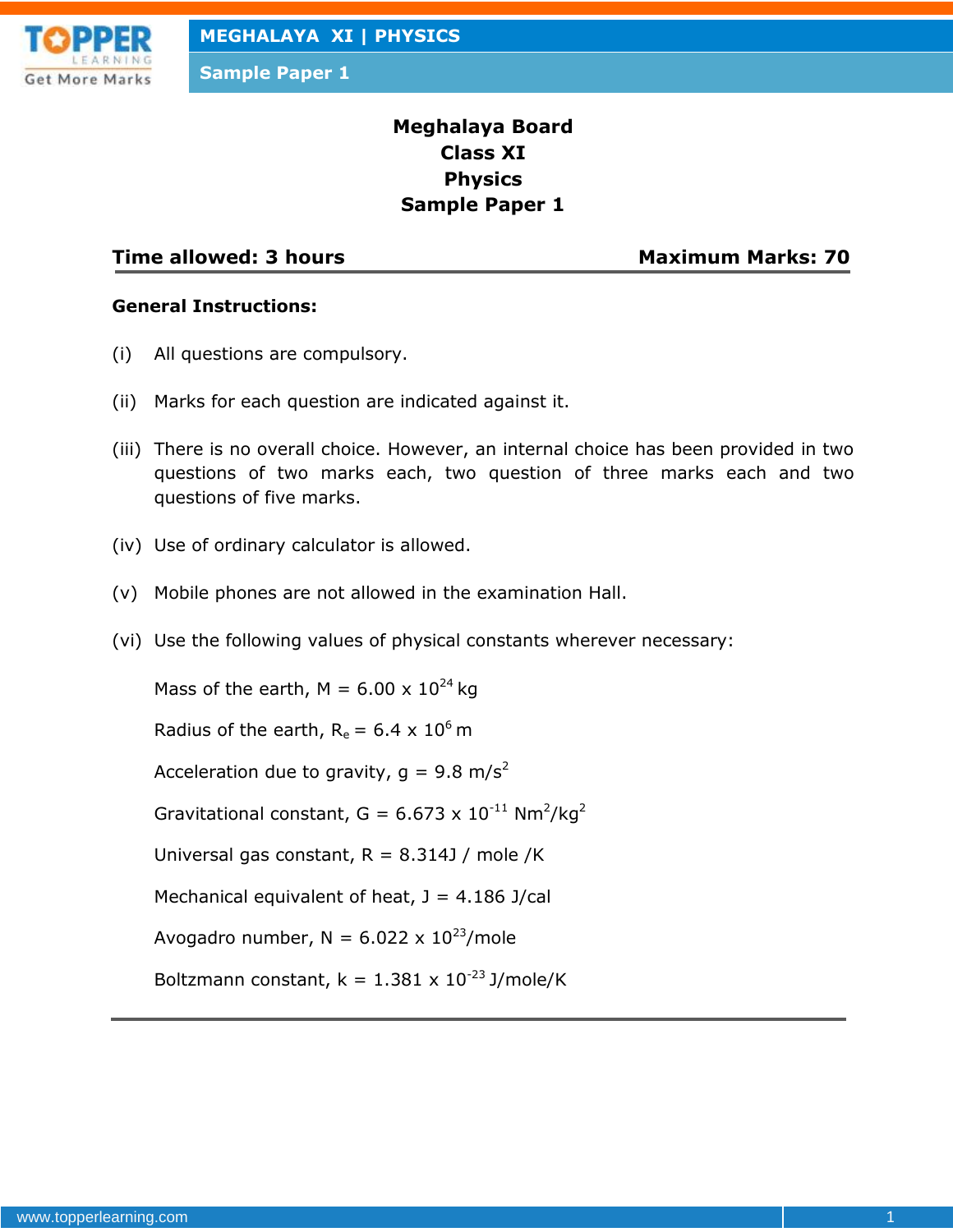

**Sample Paper 1**

### **Choose and write the correct answer in the answer script: ½ x 8=4**

# **GROUP-A (Multiple Choice Type Questions)**

- **1.** The number of antinodes in the standing wave shown in the diagram below is **½**
	- (i) 6
	- (ii) 7
	- (iii) 14
	- (iv) 10
- **2.** The amplitude of a simple harmonic oscillator is doubled; then period of oscillator would **½**
	- (i) double
	- (ii) remain same
	- (iii) four times
	- (iv) become half
- **3.** A coordinate system that enables us to describe the position of a body in space at any instant of time is called **½**
	- (i) origin
	- (ii) reference point
	- (iii) intersection point
	- (iv) reference frame
- **4.** Refrigerator transfers heat from the cold cooling coils to warm surroundings. Which law of thermodynamics favours this process? **½**
	- (i) Zeroth law of thermodynamics
	- (ii) First law of thermodynamics
	- (iii) Second law of thermodynamics
	- (iv) Third law of thermodynamics
- **5.** A decrease in temperature in a liquid would change it to which of the following? **½**
	- (i) Solid
	- (ii) Liquid
	- (iii) Gas
	- (iv) Plasma
- **6.** Kepler's law of areas can be understood as a consequence of **½**
	- (i) conservation of angular momentum
	- (ii) conservation of linear momentum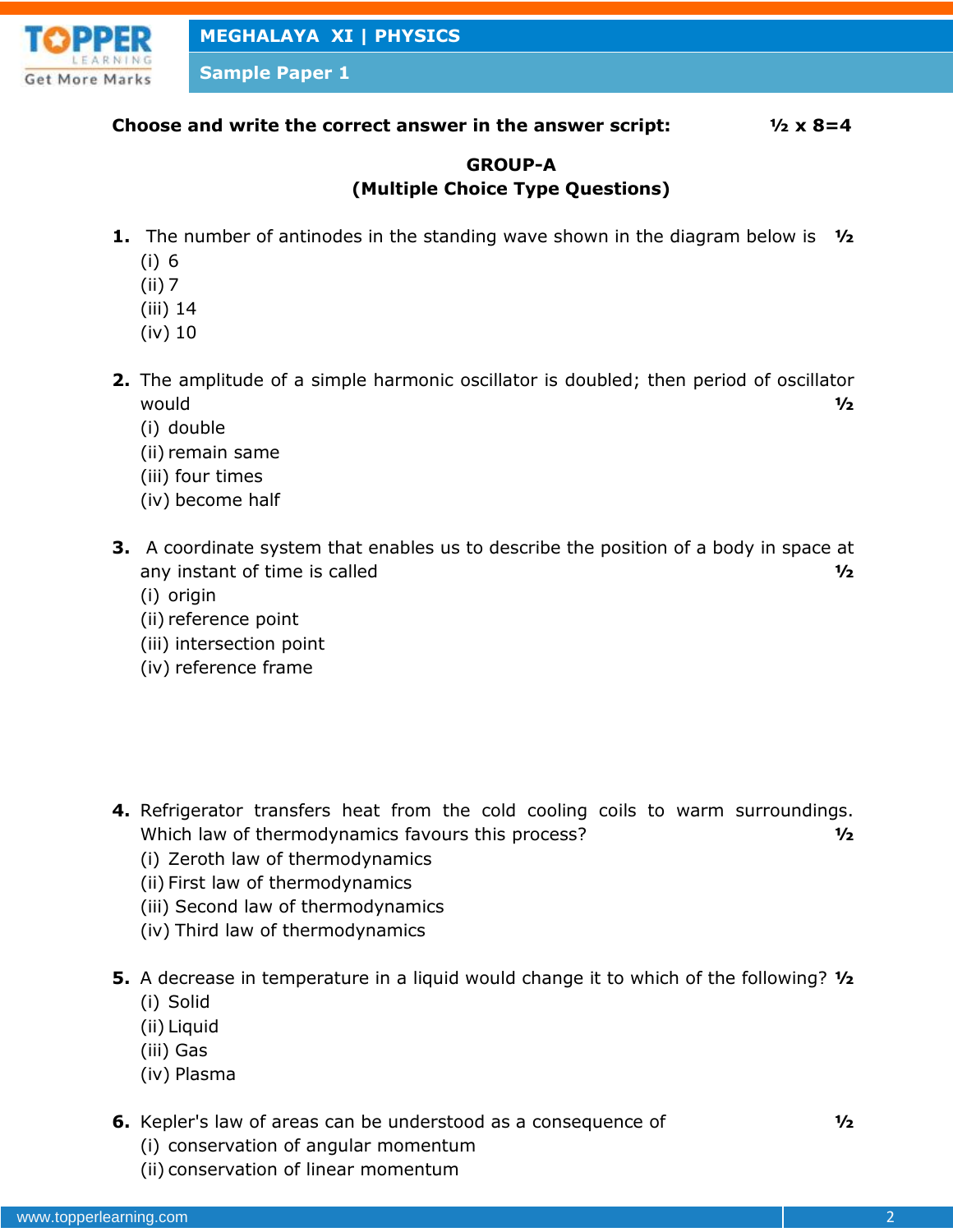

**Sample Paper 1**

- (iii) conservation of energy
- (iv) conservation of mass
- **7.** The external force for the Earth-Moon system is due to **½**
	- (i) gravitational attraction between Earth and Moon
	- (ii) gravitational attraction due to Sun
	- (iii) internal forces within the Earth
	- (iv) internal forces within Moon
- **8.** Raindrops fall on the earth with certain kinetic energy on the earth. From where do they get this energy? **½**
	- (i) Gravitational Potential Energy
	- (ii) Energy between molecules of water
	- (iii) Chemical Energy
	- (iv) Heat Energy

### **GROUP-B**

# **(Very Short Answer Type Questions)**

# **Answer the following questions in a few words/sentences. 1x8=8**

**9.** Find the dimension of a in the following equation:

 $F = a/x + v$ 

Where,  $F =$  force applied,  $x =$  distance covered,  $a$  and  $v$  are constants.  $1$ 

- **10.** Can a body undergo change in speed or direction due to internal forces? **1**
- **11.** An impulse is applied to a moving object with a force at an angle of 20° w.r.t velocity vector. What is the angle between the impulse vector and change in momentum vector? **1**
- **12.** In a tug of war, one team is slowly giving way to the other. What work is being done and by whom? **1**
- **13.** What are the factors on which the position of centre of mass of a body depends?
- **14.** Will Bernoulli's principle be applicable in case of a parachute falling through atmosphere? **1**
- **15.** What is thermal conductivity of a perfect heat conductor and a perfect heat insulator? **1**
- **16.** Write the differential equation for SHM. **1**

# **GROUP-C**

# **(Short Answer Type-I Questions)**

**Answer the following questions within 30 words each: 2x8=16**

**1**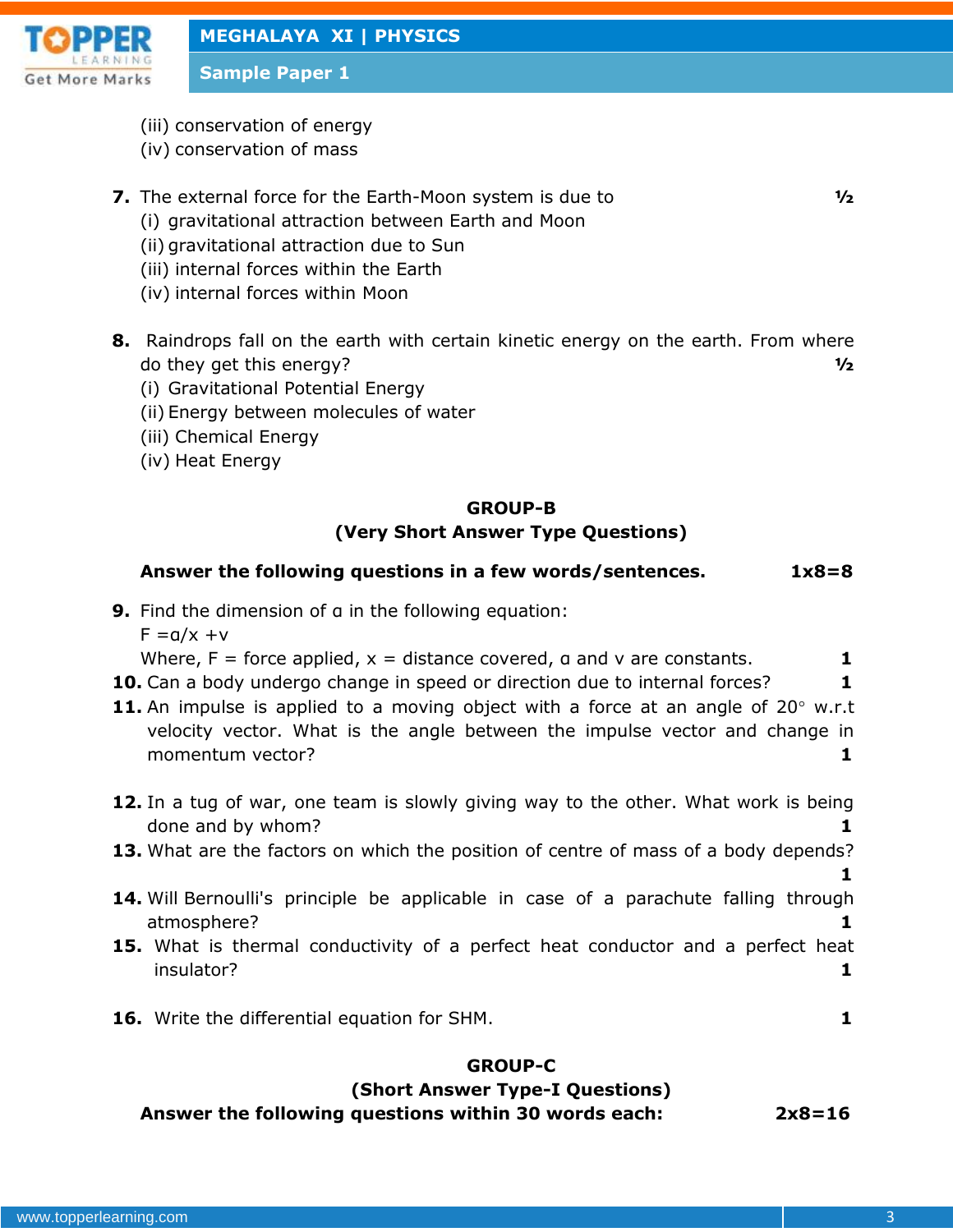

**Sample Paper 1**

- **17.** The nearest star to our solar system is 4.29 light year away. How much is this distance in terms of parsecs? **2**
- **18.** Define speed. How is it different from velocity?

#### **Or**

Distinguish between damped and forced oscillations. What do you mean by resonant oscillations? **2**

- **19.** A bomb is released from a horizontally flying bomber when it is vertically above the target. Will it hit the target? **2**
- **20.** A 120 g mass has a velocity of  $\vec{v} = (2\hat{i} + 5\hat{j})$  m/s at a certain instant t. What is its K.E.? **2**
- **21.** A wheel rotates with a constant angular acceleration of 3.6 rad/s<sup>2</sup>. If the angular velocity of the wheel rotate is 4.0 rad/s<sup>2</sup> at  $t_0=0$ , what angle does the wheel rotate in 1s? What will be its angular velocity at  $t = 1$ s?  $2$
- **22.** If a planet existed whose mass and radius were both half that of the earth, what would be the value of the acceleration due to gravity on its surface as compared to what it is on the earth's surface? **2**
- **23.** Define efficiency of a heat engine. Also draw the symbolic representation of a heat engine. **2**

#### **24. 2**

- **(a)** In equation, PV = RT, what does V stand for?
- **(b)** In the equation,  $PV/2 = RT$ , what does V stand for?

# **GROUP-D**

### **(Short Answer Type-II Questions)**

### **Answer the following questions in 30-40 words each: 3x9=27**

- **25.** State with reasons, whether the following algebraic operations with scalars and vectors are meaningful:
	- (a)adding any two scalars,
	- (b)adding a scalar to a vector of same dimension,
	- (c) multiplying any vector by any scalar,
	- (d)multiplying any two scalars,
	- (e)adding any two vectors, and
	- (f) adding a component of a vector to the same vector. **3**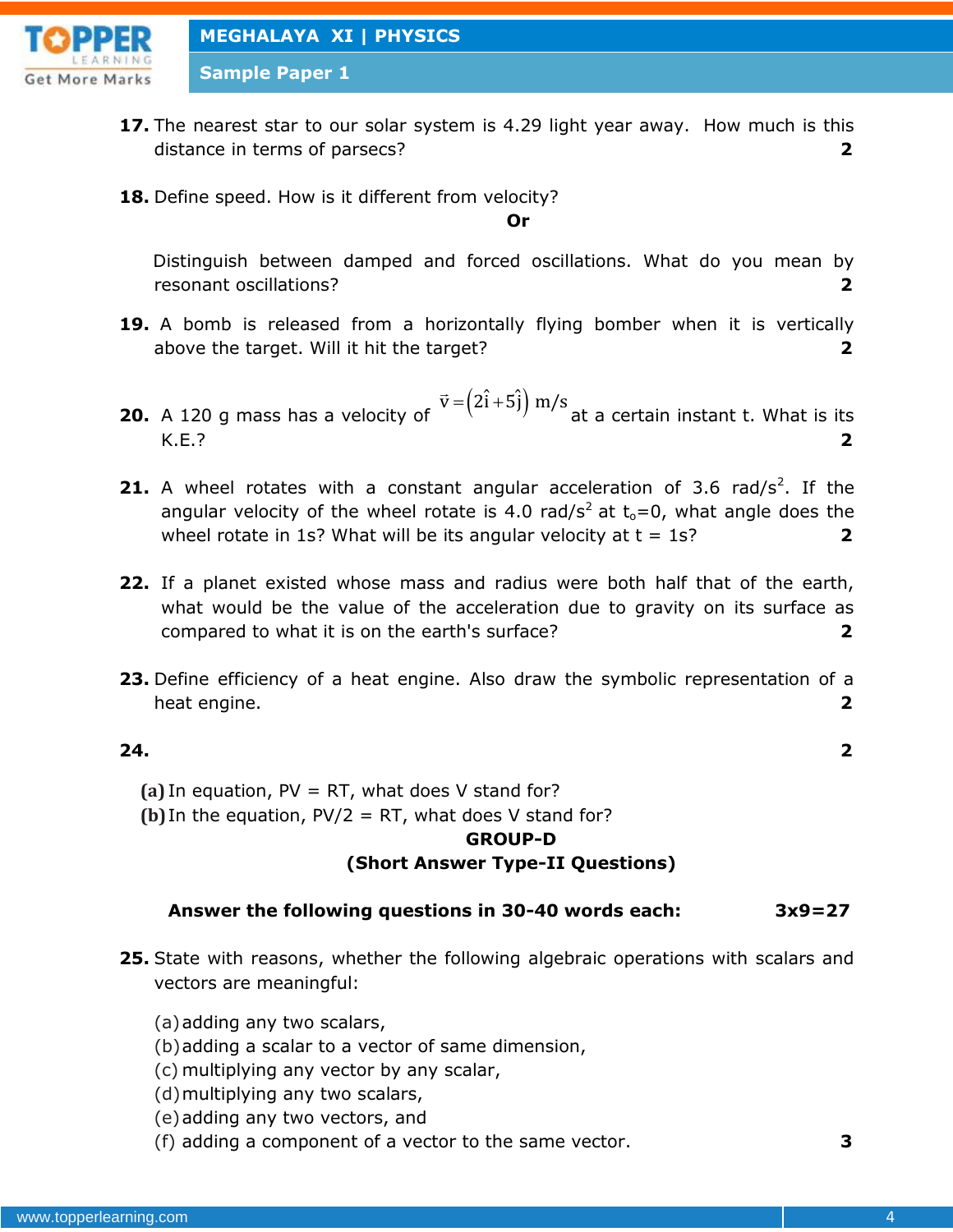

**Sample Paper 1**

- **26.** Two masses  $m_1$  and  $m_2$  are connected at the ends of a light inextensible string that passes over frictionless pulley. Find the acceleration, tension in the string and thrust on the pulley when the masses are released. **3**
- **27.** Does the expression K.E =  $\frac{1}{2}$  mv<sup>2</sup> hold for a variable force? Prove it.  $\overline{\phantom{a}}$  3
- **28.** Assume that the thermal conductivity of copper is four times that of brass. Two rods of copper and brass, of the same length and cross section are joined end to end. The free end of the copper rod is kept it  $0^{\circ}$ C and the free end of the brass rod at  $100^{\circ}$ C. Calculate the temperature at junction of the two rods at equilibrium. Ignore radiation losses

**Or**

Show that for small oscillations the motion of a simple pendulum is simple harmonic. Drive an expression for its time period. Does it depend on the mass of the bob? **3**

**29.** Calculate the work done in blowing a soap bubble of radius 10 cm, surface tension being  $0.06$  Nm<sup>-1</sup>. What additional work will be done in further blowing it so that its radius is doubled? **3**



#### **30.**

The stress versus strain graphs for two materials A and B are shown in fig. The graphs are to the same scale.

- (i) Which material has greater Young's modulus?
- (ii) Which material is more ductile?
- (iii) Which is more brittle? Which of the two is the stronger material? **3**
- **31.** State a few statements for second law of thermodynamics. **3**
- **32.** State:
	- (i)Avogadro's law
	- (ii) Graham's law of diffusion
	- (iii) Dalton's law if partial pressure. **3**
- **33.** The motion of a car along y-axis is given by  $v(t) = -12t + 12$  where velocity v is in m/s and time t in seconds. Find the instantaneous position of the car as a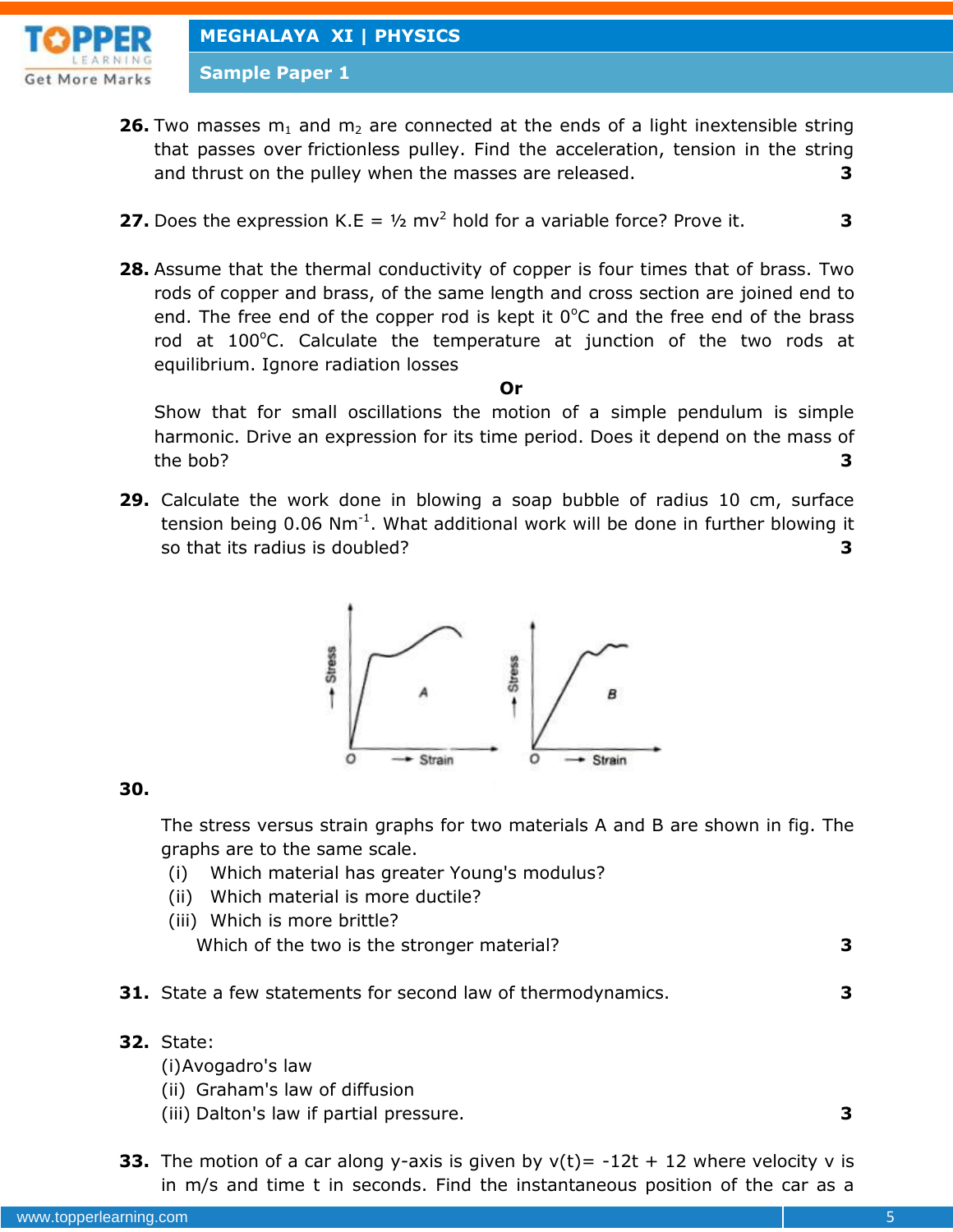

**Sample Paper 1**

function of time if at  $t = 0$  it was at 5 m. Also find its acceleration at  $t = 2$ second. **3**

## **GROUP-E (Long Answer Type Questions)**

### **Answer the following questions in 70-80 words each: 5x3=15**

- **34.** Explain why:
	- (i) A body with large reflectivity is a power emitter.
	- (ii) A brass tumbler feels much colder than a wooden tray on a chilly day.
	- (iii) An optical pyrometer (for measuring high temperatures) calibrated for an ideal black body radiation gives too low a value for the temperature of a red hot piece in the open, but gives a correct value for the temperature when the same piece is in the furnace.
	- (iv) The earth without its atmosphere would be inhospitably cold.
	- (v) Heating systems based on circulation of steam are more efficient in warming a building than those based on circulation of hot water. **5**

#### **Or**

Two identical springs each of force constant K are connected in (a) series (b) parallel, so that they support a mass m. Find the ratio of the time periods of the mass in the two systems.

**35. 5** (i)

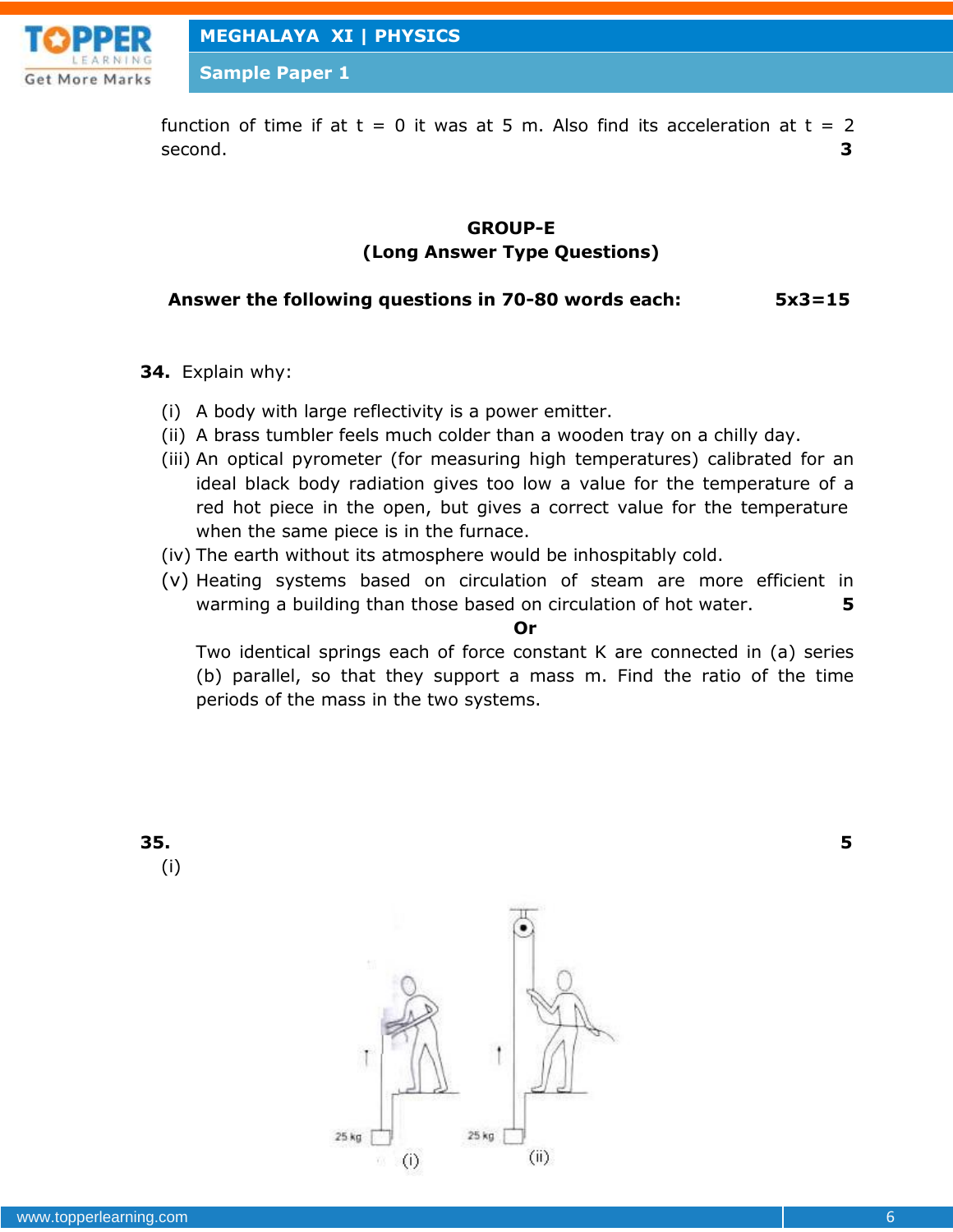

**Sample Paper 1**

A block of mass 25 kg is raised by a 50 kg man in two different ways as shown in figure. What is the action on the floor by the man in the two cases? If the floor yields a normal force of 700 N, which mode should the man prefer?

(ii)



An animal of mass 40 kg climbs on a rope which can stand a maximum tension of 600 N. In which of the following cases will the rope break. The animal

- (a) climbs up with an acceleration of 6  $\text{ms}^{-2}$
- (b) climbs down with an acceleration of 4  $\text{ms}^{-2}$
- (c) climbs up with a uniform speed of 5  $\text{ms}^{-1}$
- (d) falls down the rope nearly under gravity?

Take  $g = 10$  ms<sup>-2</sup> and ignore the mass of the rope.

**Or**

What do you understand by 'laminar flow' and 'streamlined flow'? Water is flowing with a speed of 2 m/s in a horizontal pipe with cross sectional area  $2 \times 10^{-2}$  m<sup>2</sup> at pressure 4  $\times$  10<sup>4</sup> Pa. What will be the pressure at a smaller cross section where the area decreases to  $0.01 \text{ m}^2$ ?

- **36.** Having seen a big stone falling from the top of a tower Ravi pulled his friend Kiran away. The stone hit Ravi slightly and he got hurt. But he was saved from a major accident.
	- i. What can you say about values of Ravi?
	- ii. From the top of a tower 100 m in height, a ball is dropped and at the same time another ball is projected vertically upwards from the ground with a velocity of 25 m/s. Find when and where the two balls meet. Take  $q = 9.8$ m/sec<sup>2</sup>.